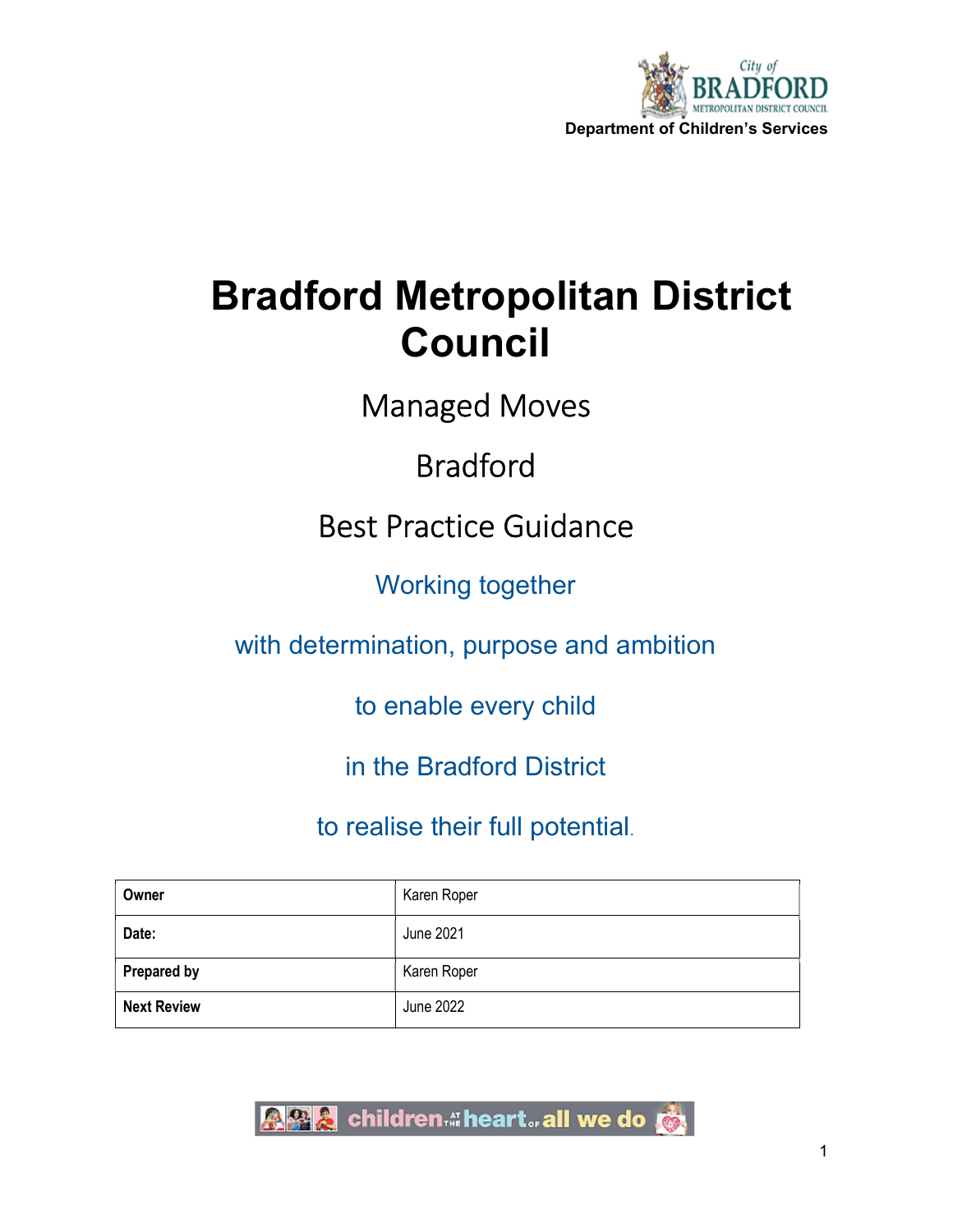

| 1.  |  |
|-----|--|
| 2.  |  |
| 3.  |  |
| 4.  |  |
| 5.  |  |
| 6.  |  |
| 7.  |  |
| 8.  |  |
| 9.  |  |
| 10. |  |
| 11. |  |
| 12. |  |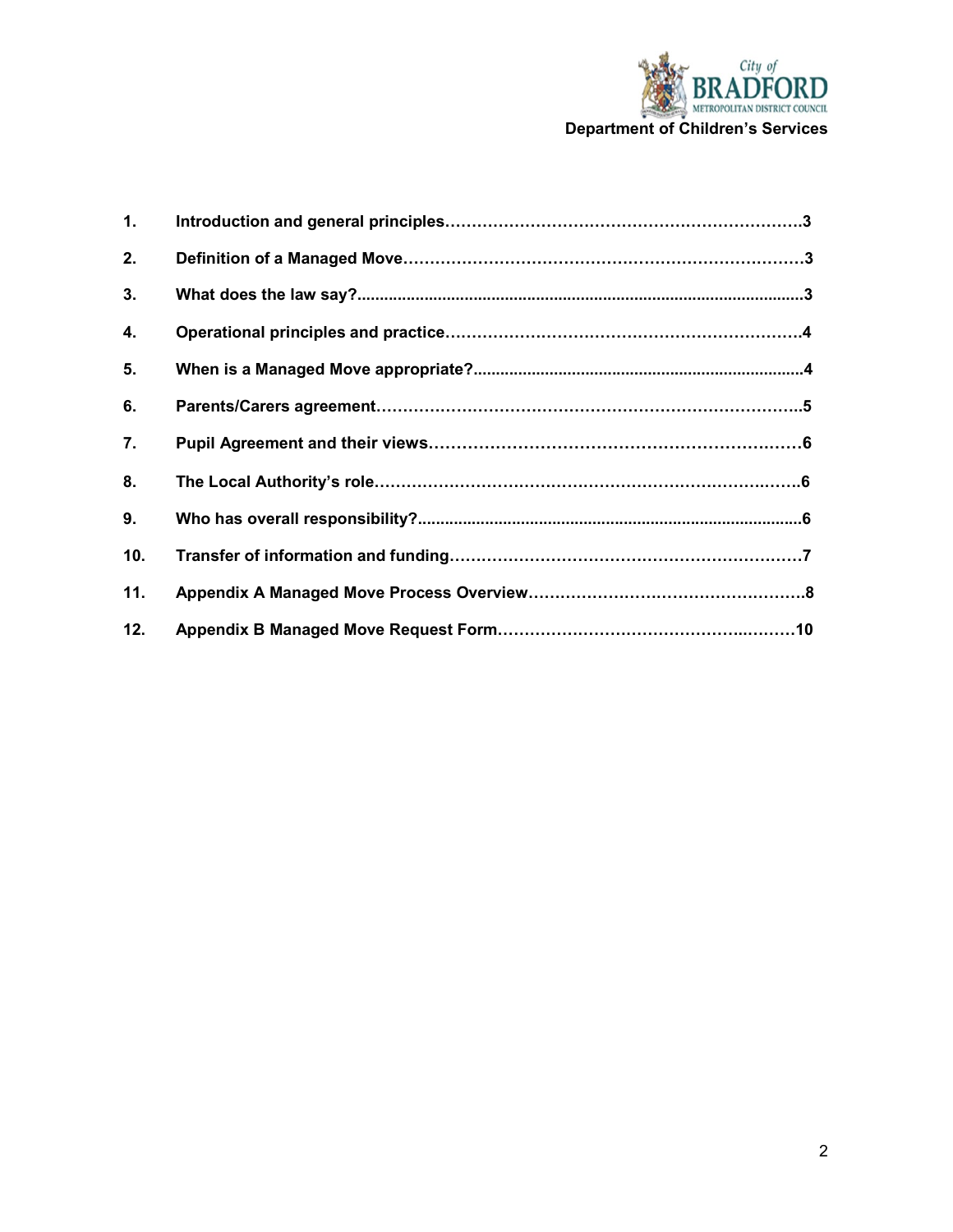

#### 1. Introduction and General Principles

- 1.1 Effective information sharing between parents, schools and LA's is vital in ensuring that all children of compulsory school age are receiving a safe and suitable education. There is a duty on the LA to make arrangements for ensuring the functions conferred on them are exercised with a view to safeguarding and promoting the welfare of children. This Managed Move guidance has been updated and reviewed with partners to support best practice between all partners working with children, young people and their families to promote effective information sharing when pupils are moving between settings outside of the school admission process.
- 1.2 There are circumstances in which it is appropriate to arrange a transfer of a pupil to another school, for example to reduce the risk of permanent exclusion. The DfE<sup>1</sup> discusses managed moves as a strategy to pre-empt an incident/s which gives rise to permanent exclusion. There is no requirement from the Department for Education for schools to use Managed Moves however, the local authority with schools in Bradford consider the use of Managed Moves as a further strategy to prevent a permanent exclusion.
- 1.3 Managed Moves should focus on the benefits for a pupil having an opportunity for a 'fresh start' within a supportive framework and in the building of a sense of belonging<sup>2</sup> in the new (receiving) school to minimise the chance of difficulties arising in the current (home) school re-occurring in the new setting.
- 1.4 Pupils on a managed move are clear on the expectations of the school in respect of the move being successful through the application of the school's behaviour policy in line with the SMART (specific, measureable, achievable, relevant and time bound) targets set at on the on-set of the managed move process.
- 1.5 All parties have agreed key links across school and family should there be any queries and/or concerns raised. Pupils and parents should be clear who to take any safeguarding concerns to if any arise.

#### 2. Definition of a Managed Move

- 2.2 A Managed Move is a voluntary agreement between two schools, a pupil and their parents or carers. It allows a pupil at risk of permanent exclusion to have a trial transfer to another school on a dual registration basis.
- 2.3 The move requires the agreement of the pupil's parent, the head teacher\* of the pupil's home school and the head teacher of the receiving school.

<sup>\*</sup> Where Head teacher is used in this document this responsibility may be delegated to a member of the school's senior management team. However, it is expected that the Head teacher is kept informed and approves of activity at all times.

<sup>1</sup> DfE, Exclusion from maintained schools, academies and pupil referral units in England (2017), point 15 Available https://www.gov.uk/government/publications/school-exclusion

<sup>2</sup>Emotional and Behavioral Difficulties, An Appreciative exploration of how schools create a sense of belonging to facilitate the successful transition to a new school for pupils involved in a managed move (2016)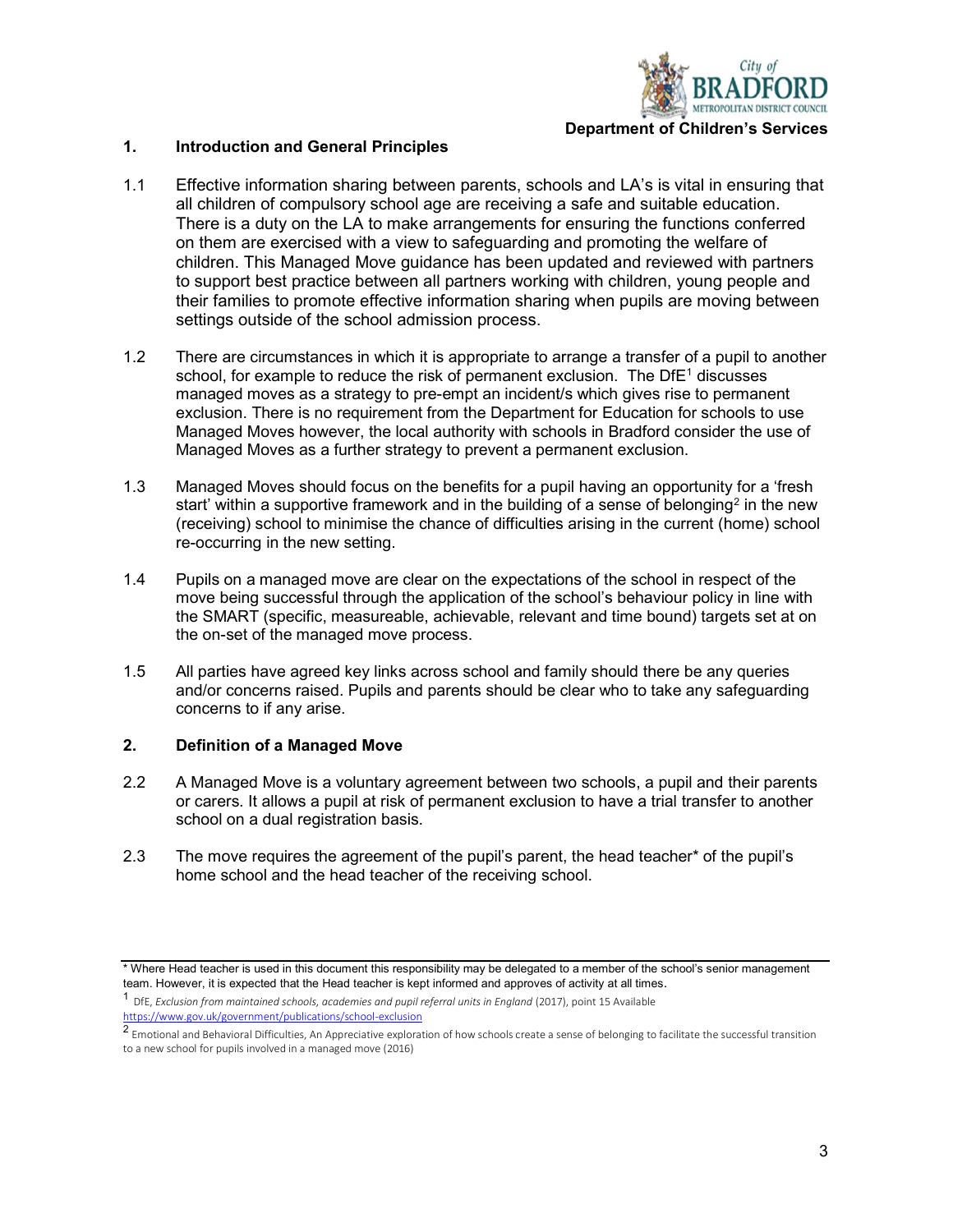

#### 3. What does the law say?

- 3.1 Managed Moves between schools as a strategy to support was first discussed in DFE Circular 10/99 as an intervention to be used as part of a pupil's Pastoral Support Programme, if appropriate, to reduce the risk of a pupil being permanently excluded.
- 3.2 The current government statutory guidance (Exclusion from maintained schools, academies and pupil referral units in England - Statutory guidance for those with legal responsibilities in relation to exclusion 2017) states:

 'A pupil at any type of school can also transfer to another school as part of a 'managed move' where this occurs with the consent of the parties involved, including the parents and the admission authority of the school. However, the threat of exclusion must never be used to influence parents to remove their child from the school.' (Page 10)

#### 4. Operational Principles and Practice

- 4.1 The following principles should underpin all requests for Managed Moves:
	- A Managed Move request (Appendix A pro-forma managed move request form) should be initiated by the pupil's current (home) school.
	- It is essential that the full agreement of parents is obtained. The views of the pupil to undertake a transfer to another school voluntarily must also be considered.
	- All schools must act in a spirit of partnership and collaboration for the Managed Move arrangements to work.
	- It is recommended that any trial period lasts no longer than 6 weeks.
	- Regular reviews and progress reports must be undertaken.
	- A Managed Move should be a last resort for a Looked After Child and take place only with the support of the Virtual School<sup>3</sup>
	- Social workers should be involved in planning and reviews of managed moves for pupils who are on a Child in Need Plan or Child Protection Plan.
	- If an alternative school place is being sought for a pupil with an Education Health and Care Plan, such queries should be directed to the EHCP Team and should not be considered under the managed move process.
	- A pupil should not have multiple managed moves, should two moves have failed, the pupil's school, with parents, should look at alternative support avenues such as alternative provision or further outside referrals to support in school. This is because, unless there is clear evidence that something will be different, if a move has failed twice already it is unlikely that another move will be any more successful; multiple moves and failures can have negative effects on the mental health and wellbeing of pupils and add multiple stress factors to families<sup>4</sup> .

#### 5. When is a Managed Move appropriate?

5.1 A Managed Move is never an early or first response where a pupil's behaviour challenges and breaches the school behaviour policy. It is part of a measured response after exploring unidentified need which may be the root of the presenting behaviours. Other appropriate strategies will have been implemented to support the pupil as a child with additional needs prior to Managed Move being considered, with another school becoming partners in that support<sup>5</sup>.

<sup>3</sup> Jonathan Cooper, head teacher of the Virtual School - Jonathan.Cooper@bradford.gov.uk

<sup>4</sup> Messeter, T. Soni, A. (2018) A systematic literature review of the 'Managed Move' process. Emotional and Behavioural Difficulties Vol. 23, No. 2, 169-185

<sup>5</sup> Vincent, K. Harris, B. Thompson, P. Toalster, R. (2007) Managed Moves: Schools Collaborating for Collective Gain. Emotional and Behavioural Difficulties Vol. 4, No. 12, 283-298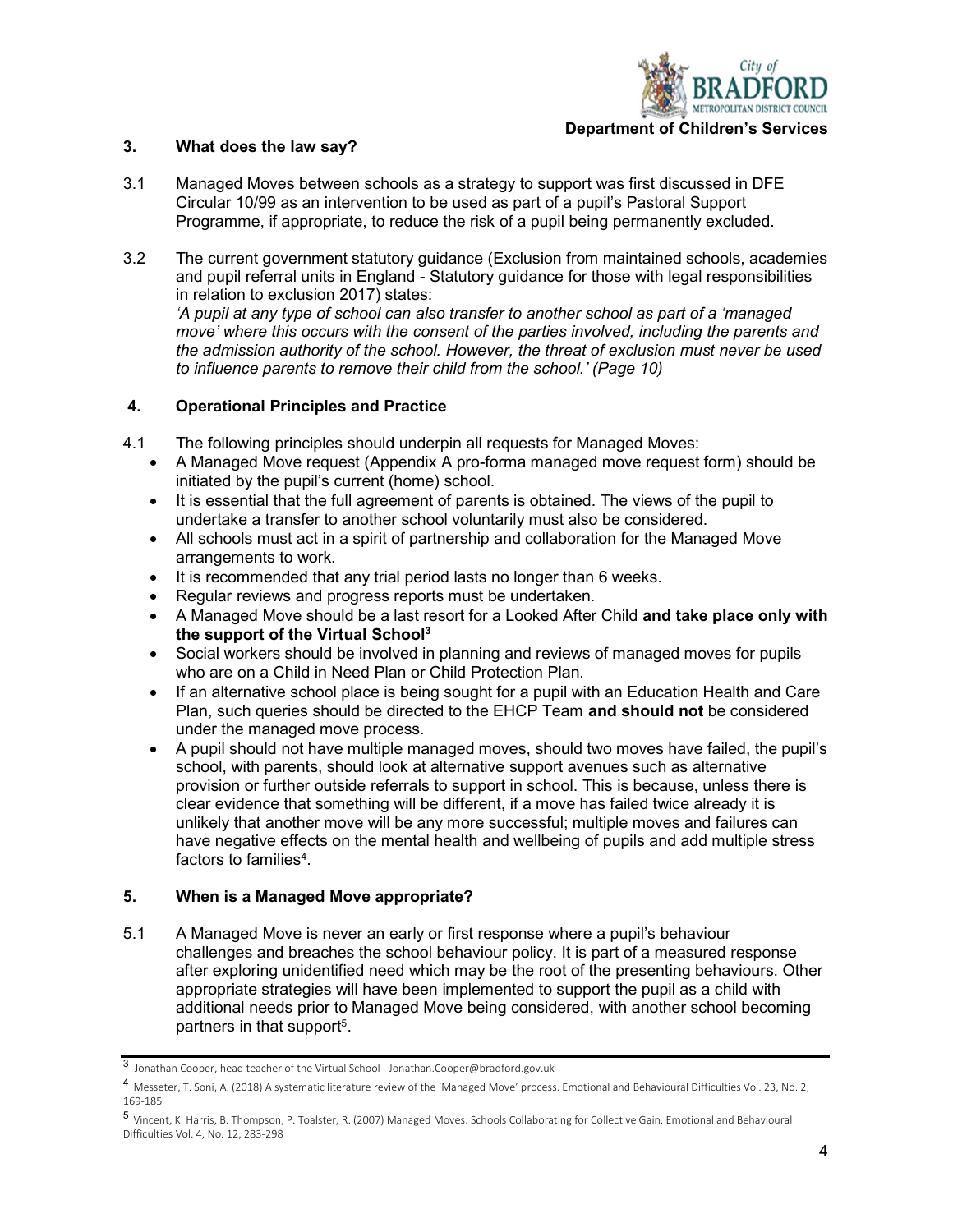

- 5.2 It is likely to be a strategy considered in the later stages of an Individual Education Plan (IEP), Pastoral Support Plan (PSP) or other supportive framework used by school, where there is little or no evidence of success and where there may be more success with another schools' support.
- 5.3 It is the expectation of the Local Authority that a Managed Move should be considered prior to a permanent exclusion being implemented (unless there is a major breach of school behaviour policy or this has already been tried and unsuccessful). The home school should be able to demonstrate that all other preventative strategies have been exhausted. The school's own interim procedures will have already been implemented along with all strategies to avoid exclusion and address underlying causes of behaviours that challenge.
- 5.4 A Managed Move, with parent agreement, could be considered to prevent serious behaviour incidents which could lead to permanent exclusion where:
	- $\bullet$  there is a history of poor/non-improving behaviour (e.g. characterised by 3+ fixed term exclusions in the previous 12 months;
	- $\bullet$  there are specific peer or school triggers that might not apply in a new situation;
	- a range of appropriate supportive preventative strategies have been tried; and
	- As an alternative to permanent exclusion after a serious "one–off" incident which is most unlikely to re-occur in a new school. There should be positive agreement from all parties that there is a high probability of a successful transfer and the parents/carers and the pupil do not feel they are being coerced into avoiding a permanent exclusion.
- 5.5 The school and family need to share the view that the receiving school is likely to be able to offer something sufficiently different to make the Managed Move viable. This may be the size/location of the school, or a new peer group/ teaching team/ curriculum, depending on the issues at the home school.
- 5.6 A Managed Move would **NOT** normally be appropriate if:
	- A parent is seeking a straightforward transfer to another school;
	- The pupil is not on a school roll;
	- The pupil would be unable to return to the home school if the placement is unsuccessful; and

• It would not ultimately be of benefit to the pupil

#### 6. Parents/Carers Agreement

- 6.1 Managed moves should not be considered without discussion and agreement with the pupil's parents/carers<sup>1</sup> . A formal written agreement signed by parents/carers should be obtained. The Managed Move agreement form is completed and signed by all stakeholders (proforma example Appendix 2).
- 6.2 Such agreements should include a clear statement of commitment by the parents/carers to support the receiving school's behaviour policy, as well as the support that will be made available.
- 6.3 Implicit or explicit coercion is not appropriate to secure the agreement of parents/carers to a managed move<sup>1</sup>. Such an approach does not create the right conditions for engaging parent/carer support for the pupil to approach their education at the new school in a positive way.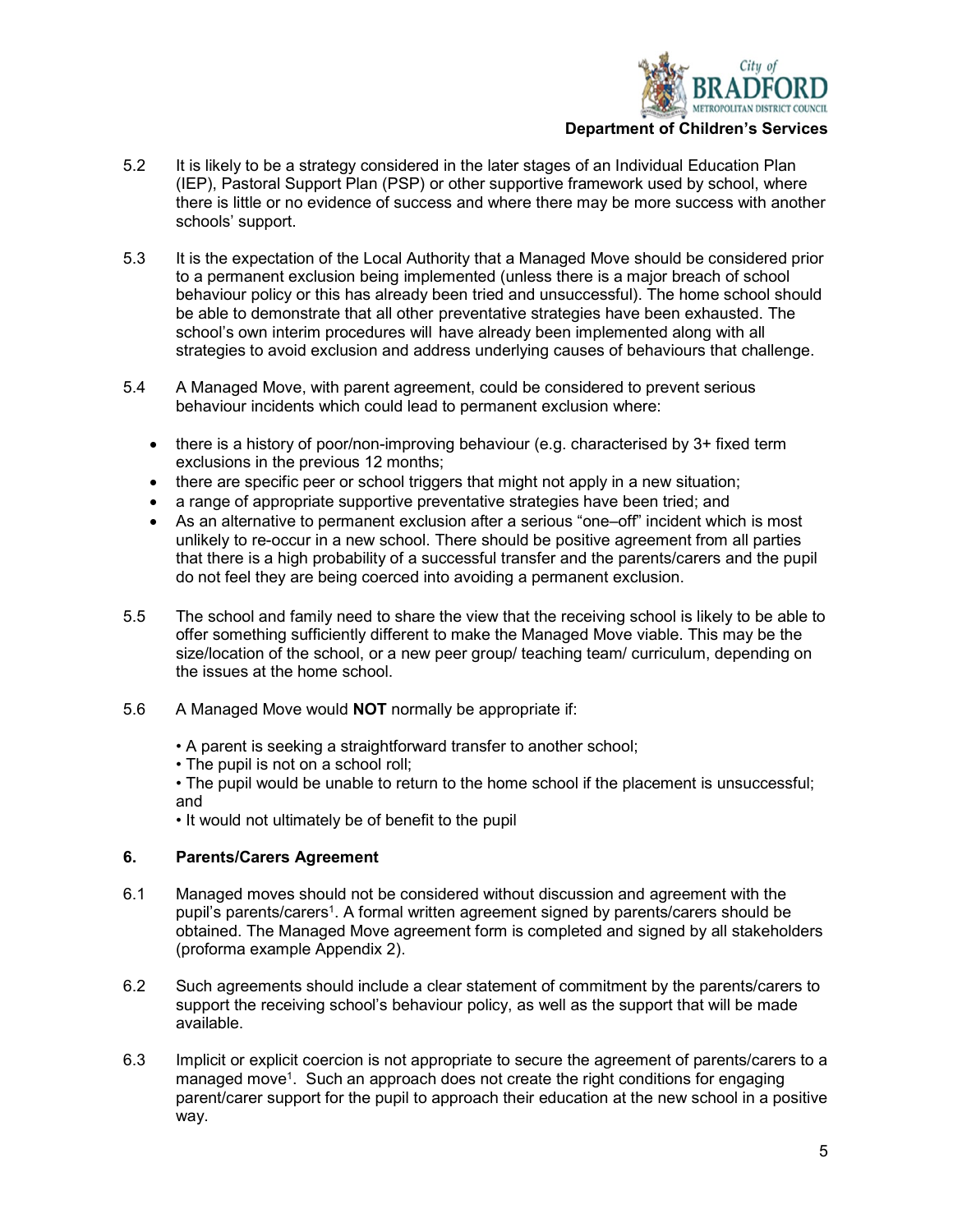

#### 7. Pupil Agreement and their views

7.1 The views of the pupil to voluntarily undertake a transfer to another school should be considered if the managed move is to be successful. While it is expected that that child should attend the Managed Move meetings and be encouraged to express views freely and honestly, it may be difficult for them to do this. An adult who has a good rapport with the child should find out what he/she thinks about the current situation. It may be useful to have the parent or another adult who is close to the pupil to help them and consider if a written statement would support. Schools may use the PATH (Planning Alternative Tomorrows with Hope), or Solution Circles model as helpful approaches in supporting pupil-centred planning; see link to useful pupil-centred planning tools.

http://helensandersonassociates.co.uk/person-centred-practice/person-centred-thinking-tools/

- 7.2 The pupil's signed agreement should be obtained to cement their commitment to making a successful change of school. Agreements should be positive and provide an understanding of the targets to be achieved and the support available to the pupil. All necessary agreements are contained on a Managed Move Information Form.
- 7.3 Implicit or explicit coercion is not appropriate to secure the agreement of pupil to a managed move. Such an approach does not create the right conditions for the pupil to approach their education at the receiving school in a positive way.

#### 8. The Local Authority's Role

- 8.1 The Exclusion Officers within the Exclusions Team $^6$  are able to advise schools, support parent/carers and act as advocates for the pupil if required.
- 8.2 The role of the Local Authority is to provide best practice advice and assist schools to liaise with relevant agencies. Effective information sharing is vital between schools and the Local Authority to ensure that all children of compulsory school age are safe and receiving a suitable education.

#### 9. Who has Overall Responsibility?

- 9.1 Agreeing the formal arrangements for a managed transfer is the joint responsibility of the head teachers\* of the home and receiving schools with the home school retaining the pupil on its admission register throughout the dual registration period and maintaining a daily attendance register over the managed move period.
- 9.2 Both schools with the family should ensure safeguarding arrangements are in place between all parties over the duration of the dual roll period. Secure arrangements should be in place for the transfer of any child protection and risk management information.
- 9.3 A shared responsibility over the trial period of six school weeks with dual registration should be agreed with start and end dates detailed, SMART (specific, measureable, achievable, realistic and time-bound) targets and expectations for the pupil and review points set building on strengths of the pupil and using their pupil voice to support the planning.
- 9.4 When a managed move is not successful and is terminated, the parent should never be left unclear about where the child is expected to attend because of poor communication. This lack of clarity can amount to unlawful exclusion.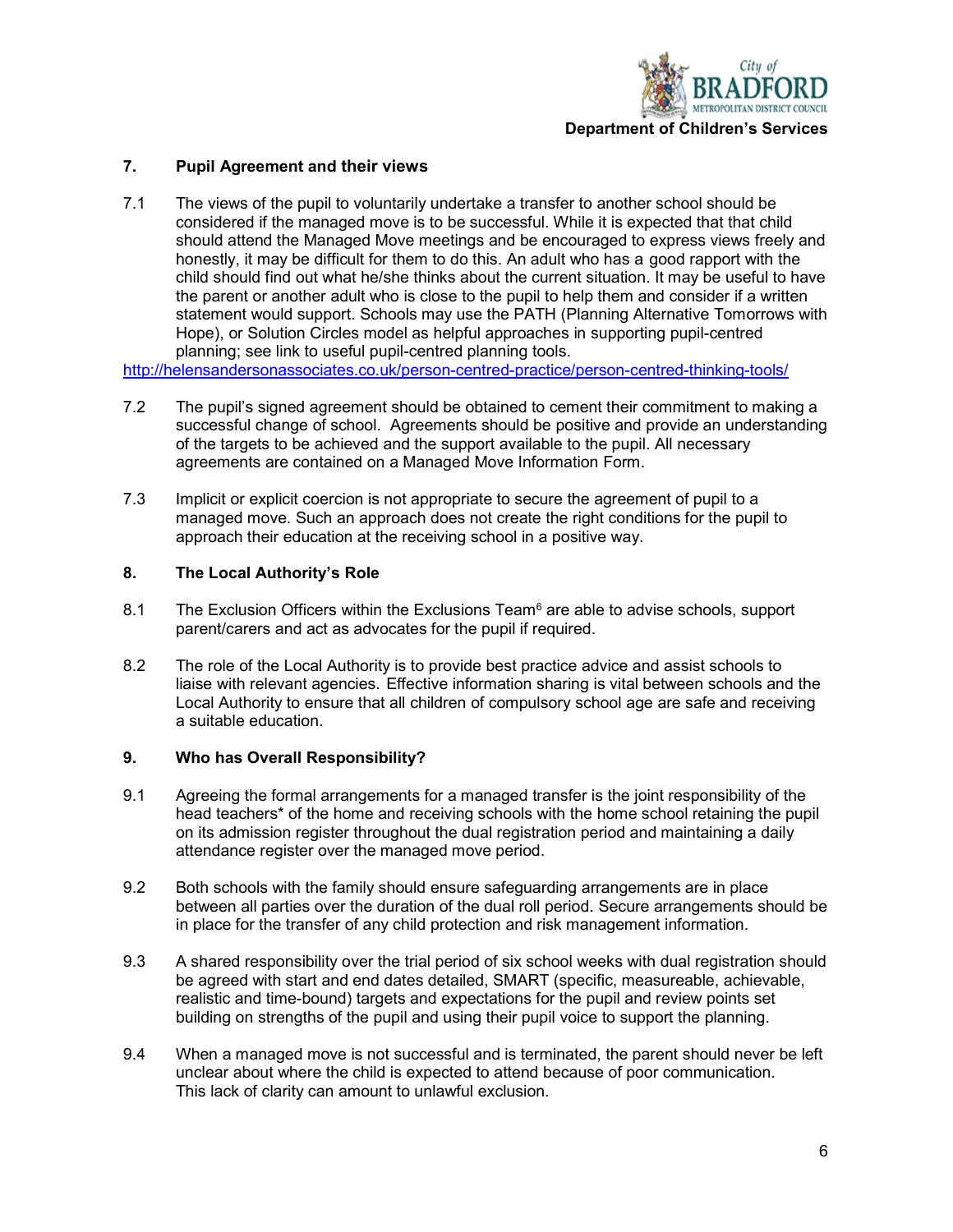

#### 10. Transfer of Information and funding

- 10.1 The home school should send the complete set of documents listed below to the receiving school within five school days of gaining parent/carer agreement to a managed move. These would normally include:
	- Academic record
	- Current Pastoral Support Plan/Individual Education Plan or other school document that shows the schools' graduated response detailing strategies and interventions used.
	- Behaviour log for at least the previous 12 months to show any fixed-term exclusions, Internal isolations/seclusions, off-site placements etc.
	- Attendance print-out for current year and complete previous year.
- 10.2 The Receiving School may wish to negotiate the transfer of funding if the pupil is formally admitted. The appropriate amount would be the balance remaining of the AWPU plus any other amounts pupil premium. Schools may want to negotiate the backdating of funds to the beginning of the trial period, thus agreeing funding arrangements prior to start of managed move is advisable.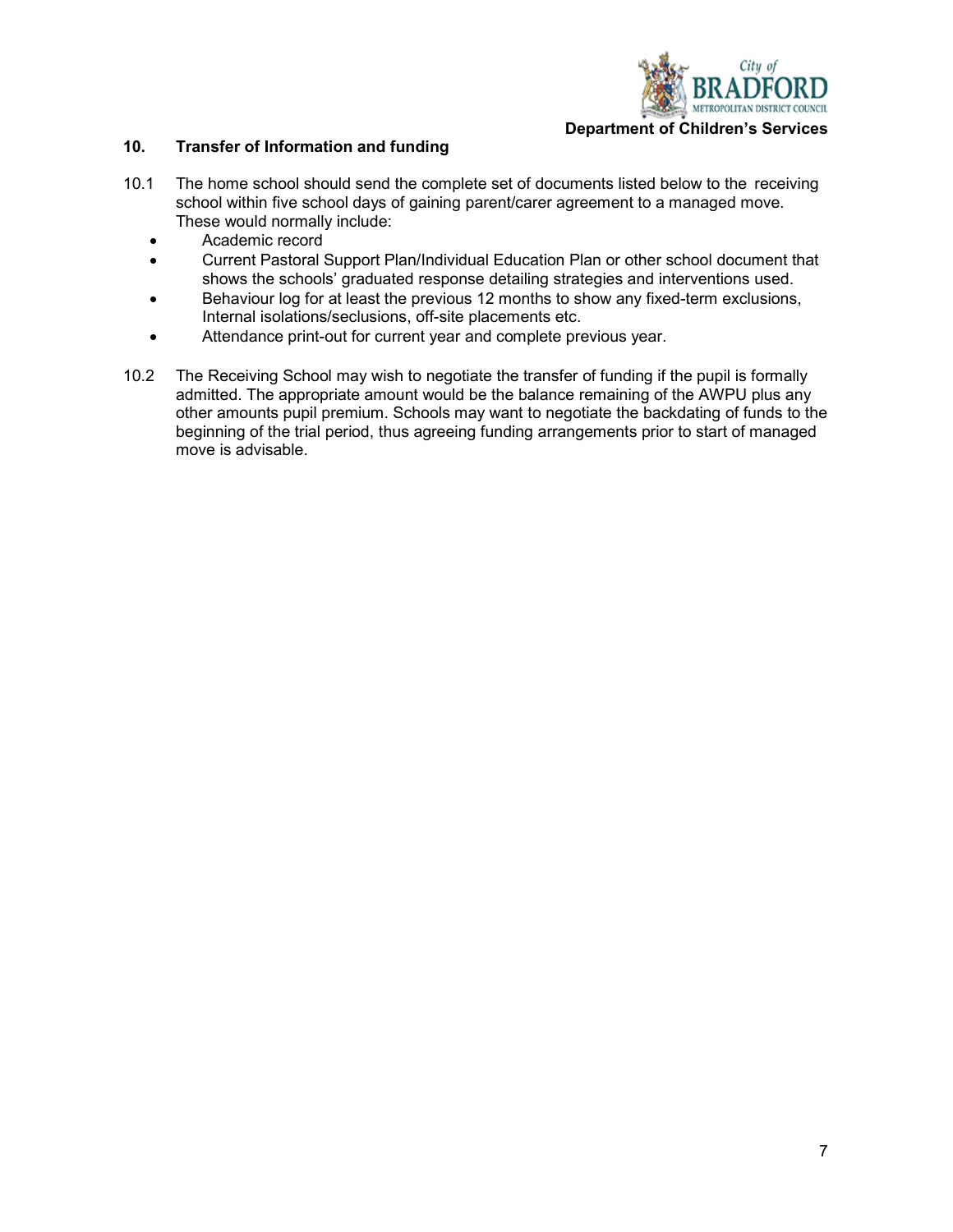

#### Appendix A

## Managed Move Process Overview

- The current school's head teacher\* consults with parent/carers and the pupil about a possible transfer to another school. Parents/carers may approach their child's school themselves if they wish to discuss this as a potential avenue of support due to difficulties in school.
- If the parent/carers wish to consider a managed move, the current school would contact the preferred school, which may be at the Behaviour and Attendance Collaborative (BAC) meeting, to request consideration of the managed move request.
- If an offer is made and parent agrees the receiving school Head teacher arranges a meeting with the home school staff, pupil and parent/carers. Details of the managed move are discussed, sharing with pupil and family what the host school will do to support them and make them feel welcome? The following should be agreed:
- $\triangleright$  The start date for the Managed Move
- $\triangleright$  Specific provision and reasonable adjustments for the child in the receiving school including SMART targets. This should address any additional learning needs of the child (the receiving school will need to be prepared to commit additional resources to support the Managed Move, as appropriate)
- $\triangleright$  Identify a named person who will lead the reviews
- Fimelines and what will happen if the Managed Move is successful or unsuccessful
- $\triangleright$  Arrangements for dual registration and reporting attendance to the home school (absences and follow up are the responsibility of the receiving school)
- $\triangleright$  Arrangements for responding to instances of inappropriate behaviour at the receiving school
- $\triangleright$  Any other arrangements needing clarification for example travel to the receiving school
- $\triangleright$  Parent/carers & pupil agree to transfer for a trial period of six school weeks
- Signed copies of the Managed Move Parent/Carer and Pupil Agreement Forms are attached to the Managed Move Support Plan developed between the parties including set review points, reasonable adjustments with provision support arrangements and targets
- The support offer for the pupil will include a member of staff identified in the receiving school who will meet at a minimum weekly, many pupils will need more than this in the first couple of weeks, with the pupil to review progress towards the Managed Move targets. This provides the opportunity for the voice of the child to be heard and to identify what is both working well and areas where further support may be required.
- Towards the end of the trial six-week period an exit review meeting is held and a decision is made to enrol pupil at the receiving school or return them to the original school. Extensions are only appropriate in unusual circumstances such as long-term absence through illness. Any extension is confirmed in writing and copied as before. On the agreed date, the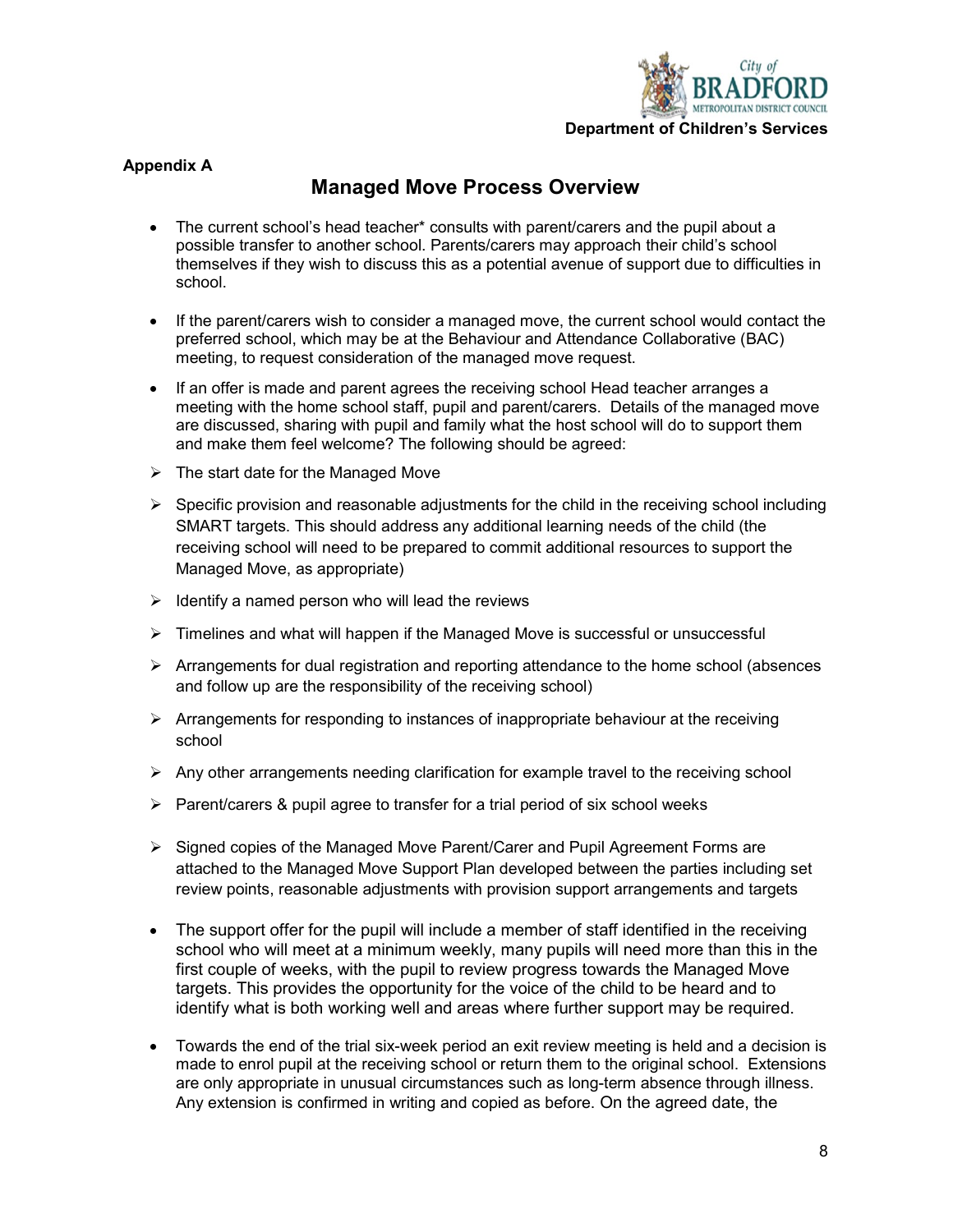

Department of Children's Services

pupil's name must be deleted from the admission register of the home school and the child is sole registered at the receiving school.

#### In the event of a managed moving breaking down

- In an instance of extreme serious behaviour, the receiving school may judge that the managed move is failing. The head teacher at the receiving school should:
- $\triangleright$  Consult with the original head teacher prior to any decision being made
- $\triangleright$  Confirm the decision to terminate the Managed Move in writing to parent/carers and home school head teacher specifying the date for pupil's return to original school.
- If the Managed Move is agreed by all parties to have broken down the home school becomes automatically responsible for the child. The head teacher of the home school will need to consider any support the child will require for successful reintegration back into the home school.

 $\_$  ,  $\_$  ,  $\_$  ,  $\_$  ,  $\_$  ,  $\_$  ,  $\_$  ,  $\_$  ,  $\_$  ,  $\_$  ,  $\_$  ,  $\_$  ,  $\_$  ,  $\_$  ,  $\_$  ,  $\_$  ,  $\_$  ,  $\_$  ,  $\_$  ,  $\_$ \* Where head teacher is used in this document this responsibility may be delegated to a member of the school's senior management team. However, it is expected that the head teacher is kept informed and approves of activity at all times.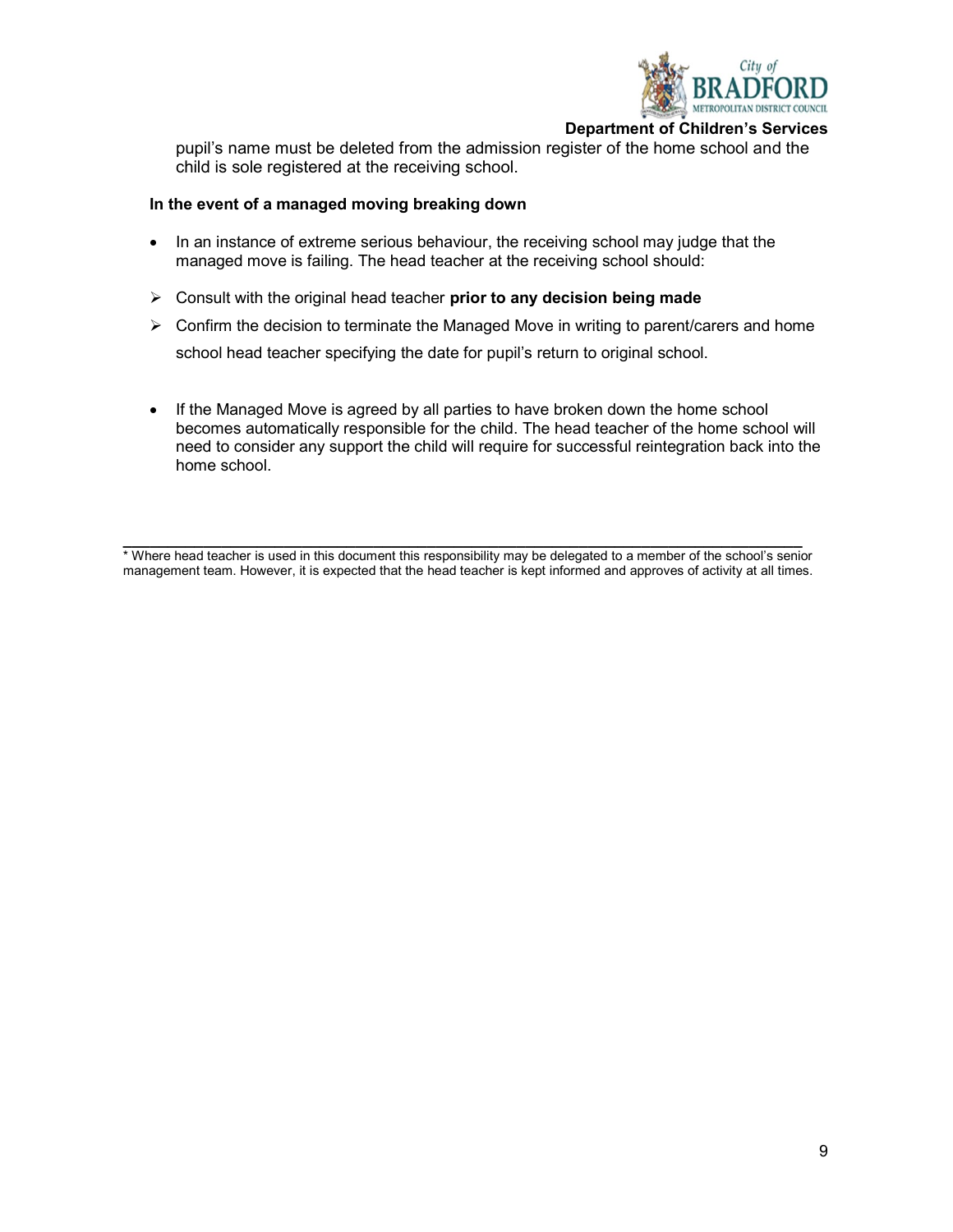

APPENDIX B

## Managed Move Request Form

#### PART A – to be completed by the 'home' school

| <b>Current School:</b> |  |
|------------------------|--|
| <b>School Contact:</b> |  |
|                        |  |

| Pupil's<br>Surname                       | Date of Birth                                |
|------------------------------------------|----------------------------------------------|
| Pupil's                                  | Year Group<br>Gender                         |
| Forename(s)                              |                                              |
|                                          | <b>Ethnic Origin</b>                         |
| Pupil's<br>Address                       | First Language                               |
| Parent/<br>Carer<br>Name                 | <b>Free School Meals</b>                     |
|                                          | Child in Public Care                         |
| Emergency<br>Contact<br>Name/Tel         | <b>SEN Statement</b>                         |
| <b>UPN</b>                               | Pupil on Child<br><b>Protection Register</b> |
|                                          | (delete as appropriate)                      |
| Mode of<br>travel to and<br>from current |                                              |
| school                                   |                                              |

### Please attach the following documents:

|   | Please attach a print out of attendance for the last two terms                                                                                                             |  |
|---|----------------------------------------------------------------------------------------------------------------------------------------------------------------------------|--|
|   | Please attach PSP reports, IEP, behaviour log, etc, as appropriate                                                                                                         |  |
| 3 | Please attach a print-out of academic data including SATs Levels, current and target<br>grades, where available. Please attach a copy of the most recent academic reports. |  |
|   | <b>Highlighted Matrix of Need</b>                                                                                                                                          |  |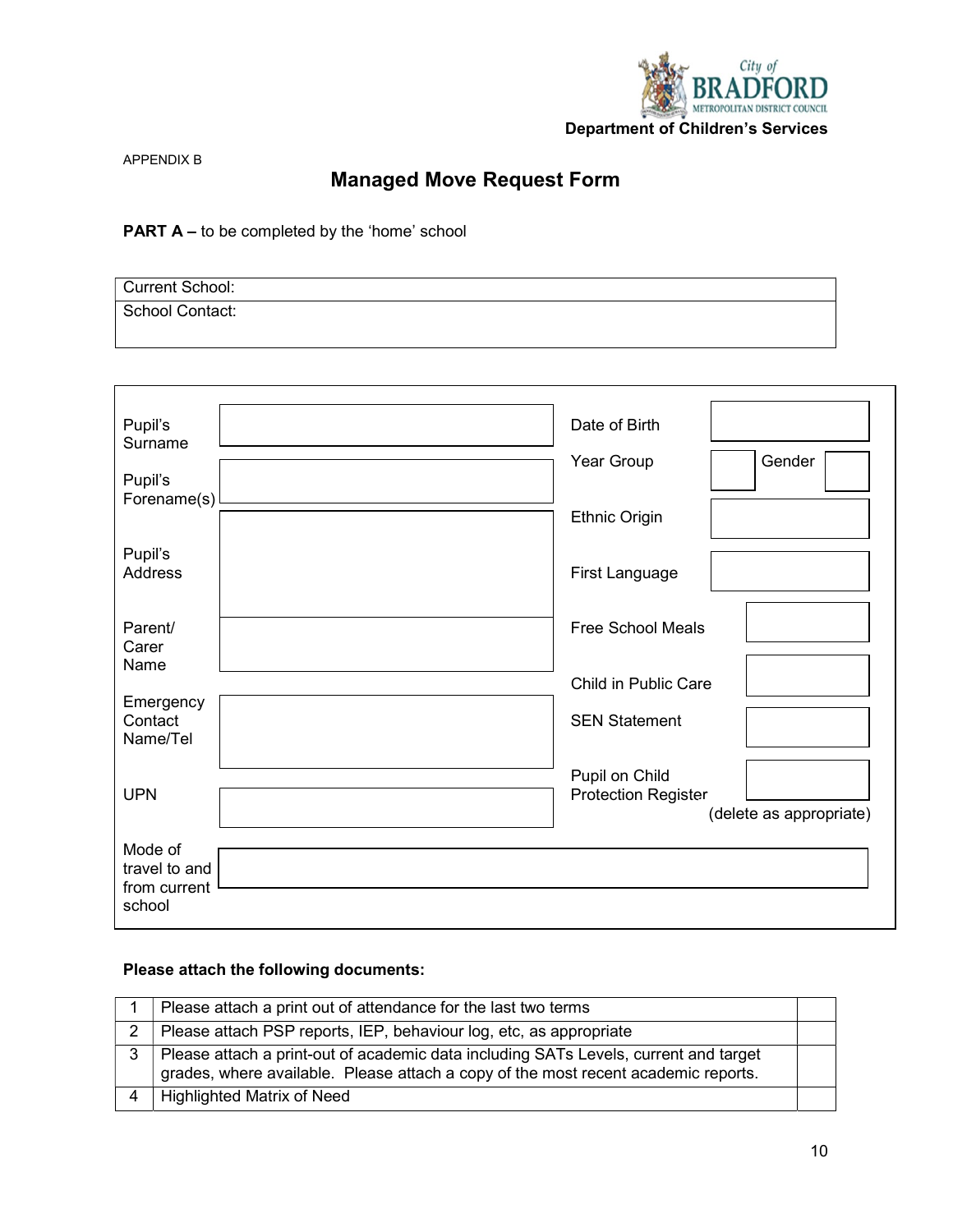

#### Additional Pupil Information:

Previous schools attended (state if on roll or a previous managed move) and details of any Alternative Provision used.

History of difficulties and reason for managed move request:

What provision has been made mad prior to request for a managed move? Please attach highlighted matrix of need

Other Agencies – please give details and contact numbers:

Pupil Vulnerabilities e.g FSM, CIN or CP:

Outline any SEN difficulties:

Are there any safeguarding concerns the school should be aware of?

Are there any medical issues the school should be aware of?

Are there any Health and Safety or potential risks the school should be aware of?

This section does not need to be completed if copies of academic data and recent reports have been attached. Please attach samples of work, if possible.

Educational attainment

National Curriculum – Please record latest teacher assessment/or SATs results.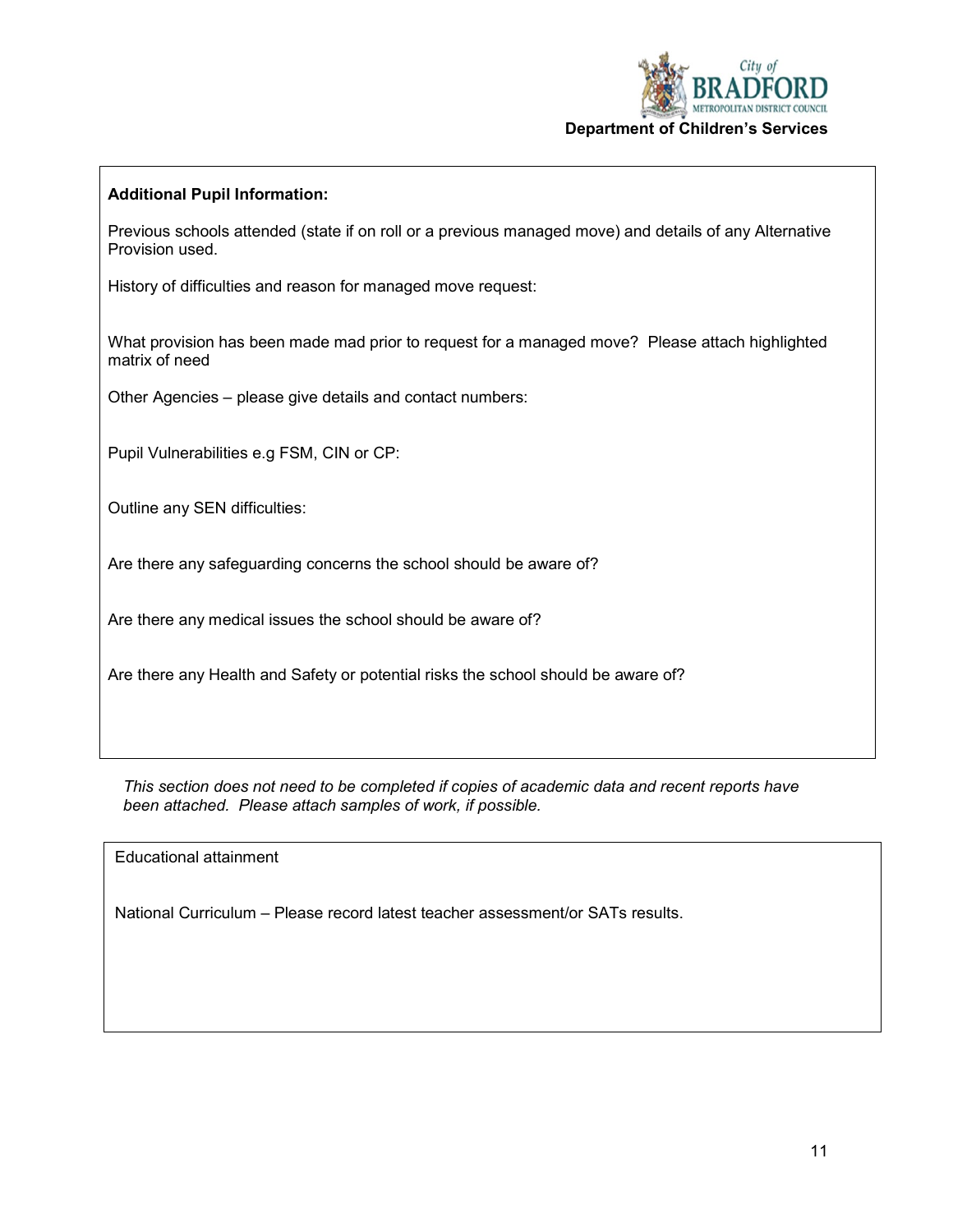

**PART B –** to be completed by the parent(s)

| I have attended a review meeting of my child's progress and agreed that a Managed Move to an<br>alternative school or provision is my preferred option. I would like to express a preference for my<br>child to be transferred to the following: |       |  |
|--------------------------------------------------------------------------------------------------------------------------------------------------------------------------------------------------------------------------------------------------|-------|--|
| (Please list in order of preference)                                                                                                                                                                                                             |       |  |
| First preference:                                                                                                                                                                                                                                |       |  |
| Second preference:                                                                                                                                                                                                                               |       |  |
| Third preference:                                                                                                                                                                                                                                |       |  |
| You may, if you wish, give reasons for your preference(s) below:                                                                                                                                                                                 |       |  |
| What support do you think your child will need to be successful in a new school? Please tell us<br>their areas of strengths and difficulties that we can use to support a placement with any new<br>school offered.                              |       |  |
| Parent'(s) Signature                                                                                                                                                                                                                             | Date: |  |

**PART C** – to be completed by the pupil

| I have been part of plans and discussions and agree that it would be helpful for me to make a<br>new start at another school. (Please attach any pupil voice planning work undertaken, e.g. PATH)                                                          |                |  |
|------------------------------------------------------------------------------------------------------------------------------------------------------------------------------------------------------------------------------------------------------------|----------------|--|
| I have talked to the teachers (or other key adult) about what my strengths are and what support I<br>would need to help me do well in a new school (attach pupil views or any visuals completed on<br>planning for a move with the pupil, or write below). |                |  |
| agree to attend planning and review meeting at a new school to agree targets and work hard to<br>keep the school rules.                                                                                                                                    |                |  |
| Signed:                                                                                                                                                                                                                                                    | Name of pupil: |  |